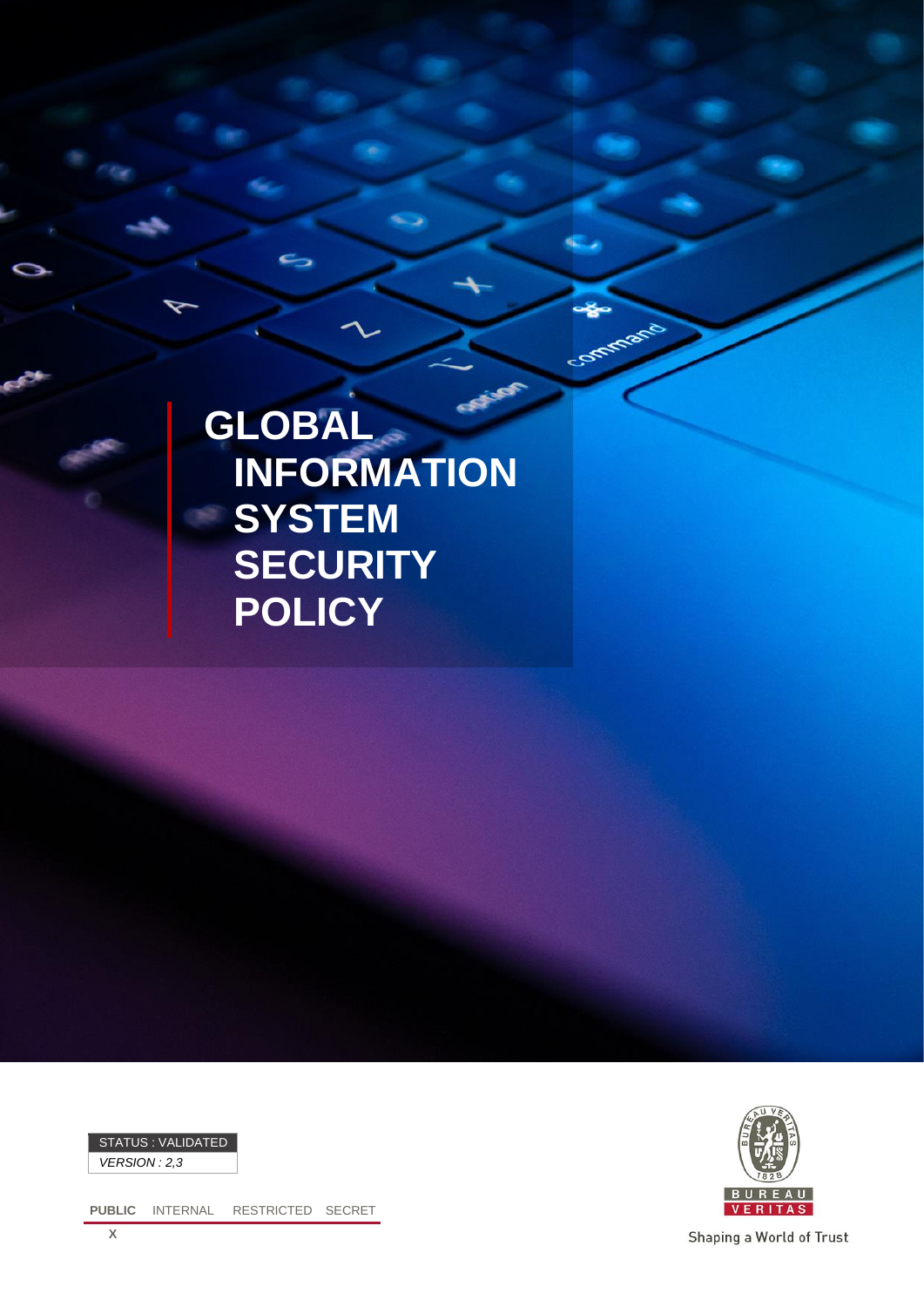## *Approvers*

| Name                    | <b>Position</b>                                 |
|-------------------------|-------------------------------------------------|
| <b>Francois VILJOEN</b> | Senior Vice President, Group CIO                |
| <b>Julien ANICOTTE</b>  | <b>Group Chief Information Security Officer</b> |

## *Reference documents*

| <b>Document title</b> | <b>Document Name</b> |
|-----------------------|----------------------|
|                       |                      |

## *Classification*

| Level  | <b>Confidentiality</b> |
|--------|------------------------|
| $\sim$ | Public                 |

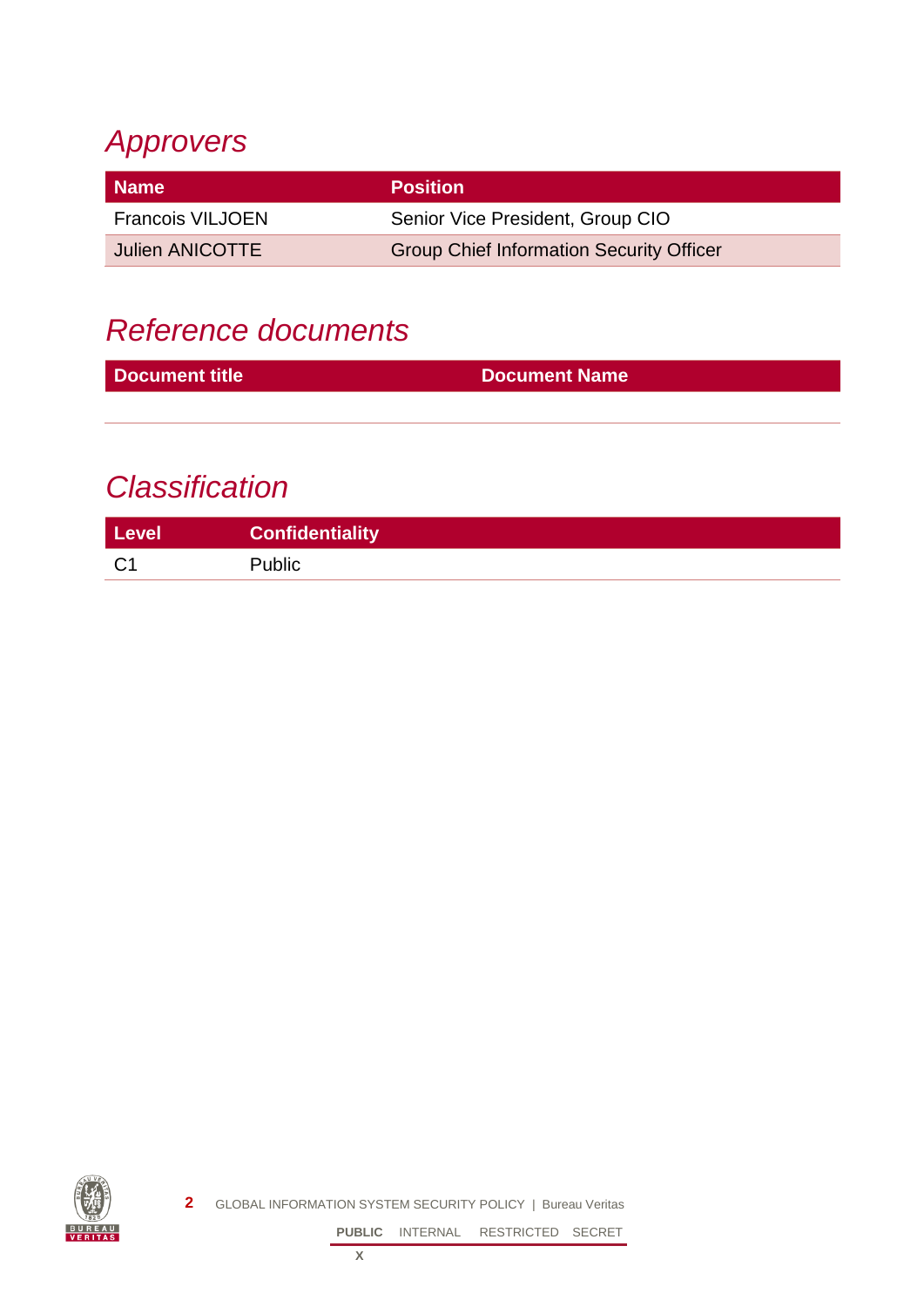# **SUMMARY**

| <b>GLOSSARY</b>                                                                                                                                                                                                                                                                                                                                                                                                                       | 5                                                                                            |
|---------------------------------------------------------------------------------------------------------------------------------------------------------------------------------------------------------------------------------------------------------------------------------------------------------------------------------------------------------------------------------------------------------------------------------------|----------------------------------------------------------------------------------------------|
| <b>INTRODUCTION</b><br>1.                                                                                                                                                                                                                                                                                                                                                                                                             | 6                                                                                            |
| <b>INFORMATION SECURITY, A VITAL ISSUE</b><br>1.1.<br><b>COMMON OBJECTIVES FOR AN EFFECTIVE PROTECTION</b><br>1.2.<br>Organizational perimeter<br>1.2.1.<br><b>Functional perimeter</b><br>1.2.2.<br>1.2.3. Technical perimeter<br>1.2.4. Approach                                                                                                                                                                                    | 6<br>$6\phantom{1}6$<br>$\overline{7}$<br>$\overline{7}$<br>$\overline{7}$<br>$\overline{7}$ |
| <b>ISS DOCUMENTATION</b><br>2.                                                                                                                                                                                                                                                                                                                                                                                                        | 9                                                                                            |
| STRUCTURE OF<br>THE.<br>2.1.<br><b>INFORMATION</b><br><b>SYSTEM</b><br><b>DOCUMENTATION</b><br><b>IMPLEMENTATION OF THE SECURITY POLICY</b><br>2.2.<br>2.2.1.<br>Lifecycle<br>2.2.2. Applicability<br>2.2.3. Publishing                                                                                                                                                                                                               | <b>SECURITY</b><br>9<br>10<br>10<br>11<br>11                                                 |
| <b>GOVERNANCE OF THE INFORMATION SYSTEM SECURITY</b><br>3.                                                                                                                                                                                                                                                                                                                                                                            | $12 \ \mathsf{ }$                                                                            |
| <b>OVERVIEW OF THE GOVERNANCE</b><br>3.1.<br>THE GLOBAL CHIEF INFORMATION SECURITY OFFICER (GLOBAL CISO)<br>3.2.<br>OF BUREAU VERITAS<br><b>Presentation of the Global CISO</b><br>3.2.1.<br><b>Assignments of the Global CISO</b><br>3.2.2.<br>3.3. OPERATIONAL GROUP SECURITY OFFICERS (OG SO) OF BUREAU<br><b>VERITAS</b><br>3.3.1. Presentation of the OG SO<br>3.3.2. Assignments of OG SO<br>3.4. LOCAL SECURITY CORRESPONDENTS | 12<br>13<br>13<br>13<br>14<br>14<br>14<br>15                                                 |
| <b>APPENDICES</b><br>4.                                                                                                                                                                                                                                                                                                                                                                                                               | 16                                                                                           |
| <b>APPENDIX 1: REVISION HISTORY</b><br>4.1.                                                                                                                                                                                                                                                                                                                                                                                           | 16                                                                                           |

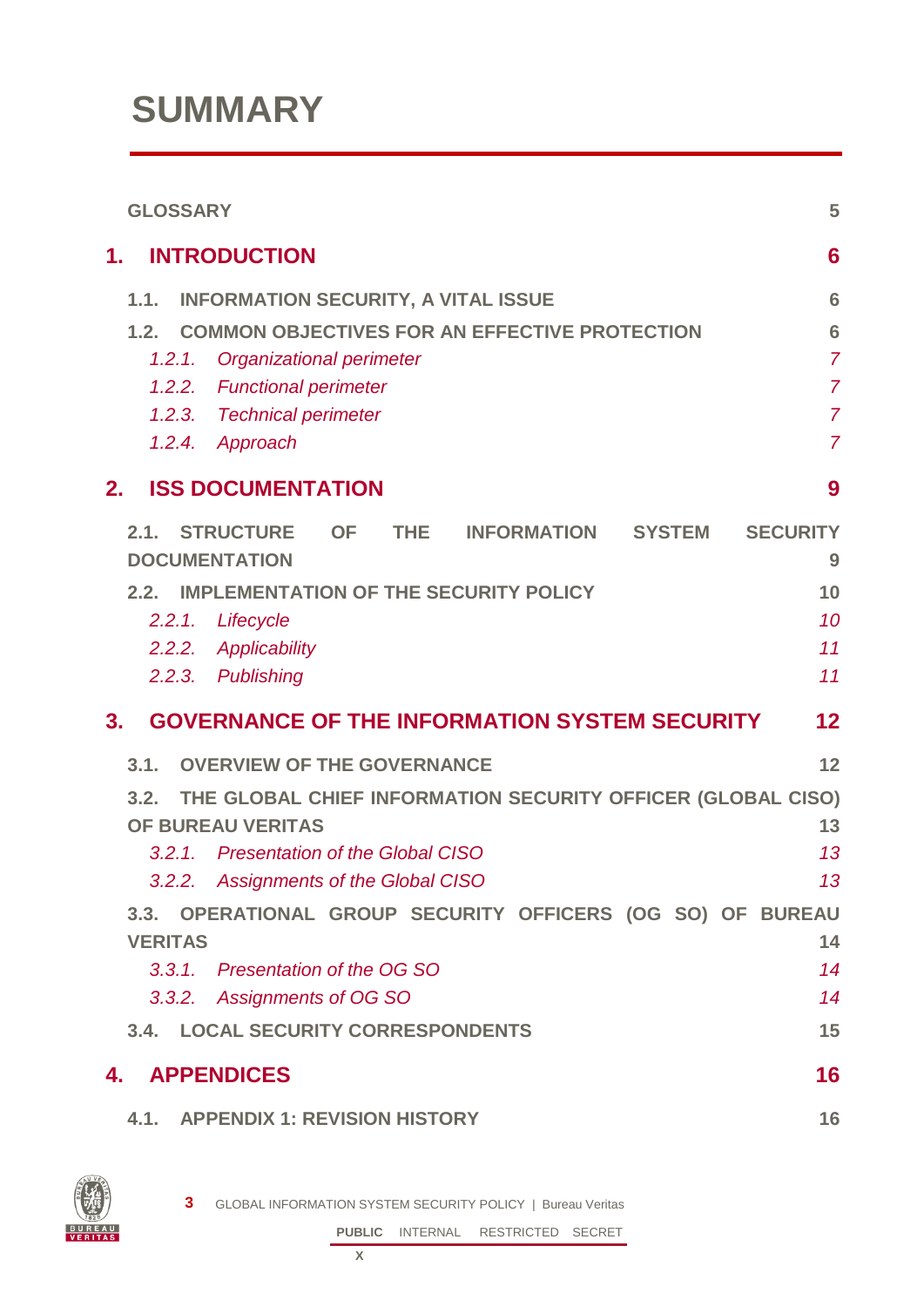#### **4.2. [APPENDIX 2: OPERATIONAL POLICIES](#page-15-2) 16**

**4** GLOBAL INFORMATION SYSTEM SECURITY POLICY | Bureau Veritas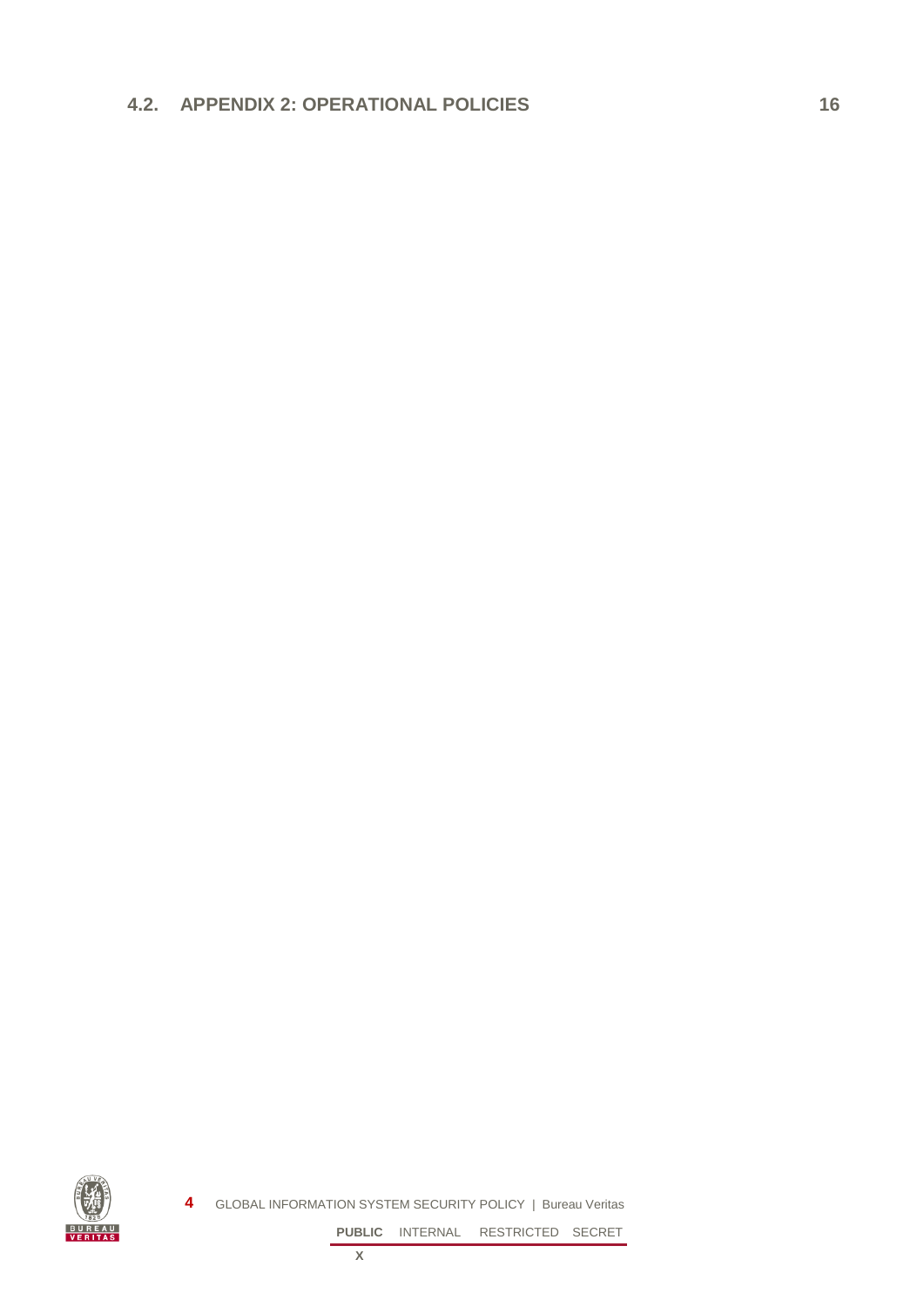## <span id="page-4-0"></span>**GLOSSARY**

**B**

**BCP**: Business Continuity Plan.

**BL**: Business Line.

**C**

**CIO**: Chief Information Officer.

**CISO**: Chief Information Security Officer.

**G**

**Global ISSP**: Global Information System Security Policy. Current document.

**I**

**ISMS**: Information Security Management System.

**ISO 27001**: An information security management standard. It provides requirements for an information security management system (ISMS).

**ISS Policies**: Information System Security Policies. Include the Global ISSP and Operational Policies.

**O**

**OG**: Operating Group.

**S**

**Services**: all kind of services performed by a Supplier for Bureau Veritas, including but not limited to technical assistance, maintenance services, any cloud-based services such as SaaS, IaaS or PaaS …; they can be provided on-site or off-site.

**SO: Security Officer.** 

**Supplier**: Bidder that has been selected by Bureau Veritas to perform the Services under a Contract.

**Supplier's Personnel**: employees of the Supplier assigned by the Supplier to the performance of Services.



**5** GLOBAL INFORMATION SYSTEM SECURITY POLICY | Bureau Veritas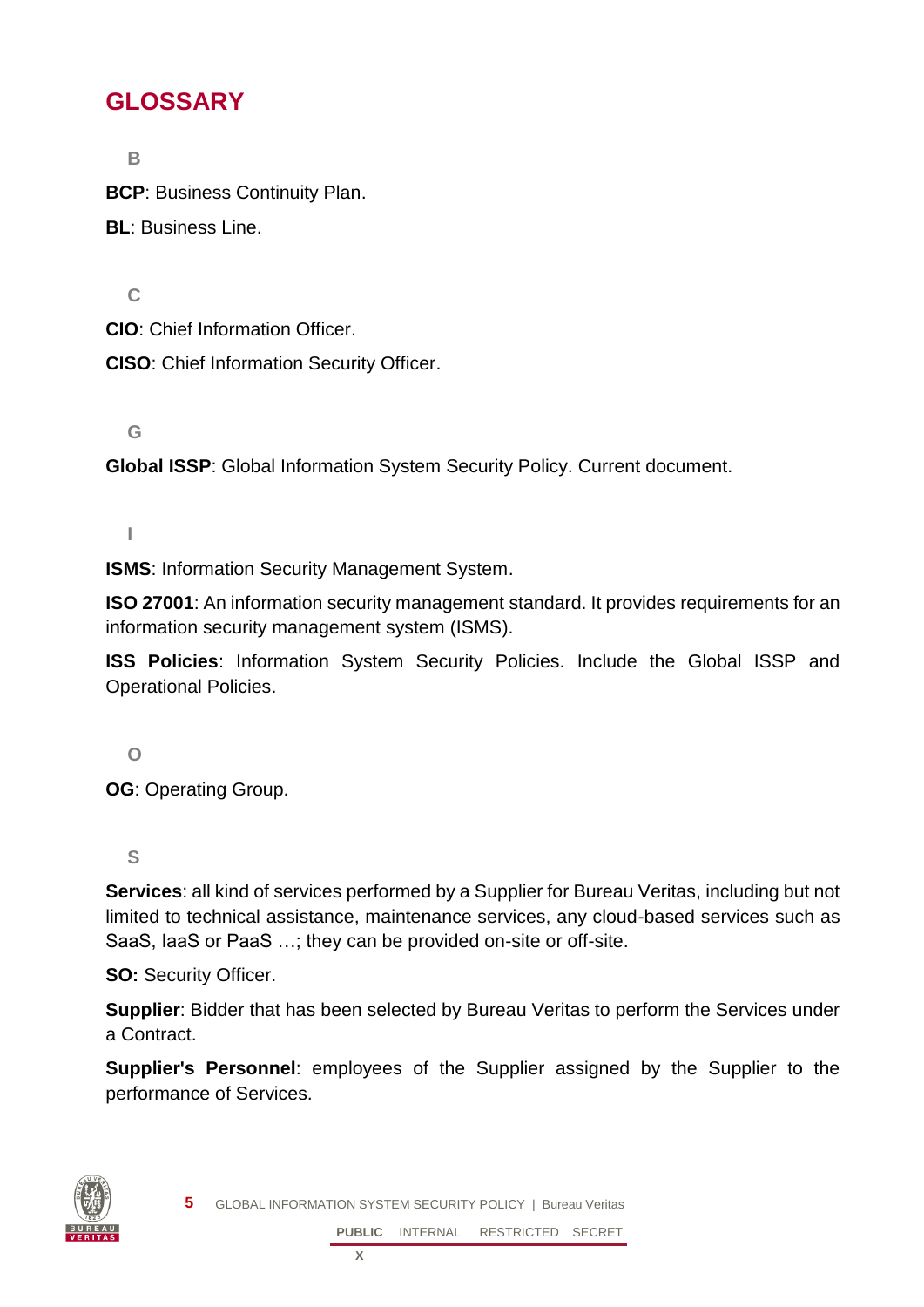# <span id="page-5-0"></span>**1. INTRODUCTION**

The Global Information System Security Policy defines the reference framework for the information security of Bureau Veritas by highlighting security issues and objectives. It also gives governance principles and fundamental security requirements that apply to Bureau Veritas.

The Global ISSP aims at ensuring the protection of information via the four classification criteria: Availability; Integrity; Confidentiality and Traceability.

## <span id="page-5-1"></span>**1.1. INFORMATION SECURITY, A VITAL ISSUE**

Information in all its forms whether written, oral, electronic, processed manually or automatically is a strategic resource on which rely the performance, the sustainability and the ability of the company to develop its activities and results.

To cope with accidental and malicious threats that could affect its information system security, Bureau Veritas must protect efficiently its information system by implementing suitable security measures, in adequacy with security challenges.

These security measures must allow Bureau Veritas to respect its contractual commitments, legal and regulatory constraints and the continuity of services provided to customers as well as their quality. Furthermore, this contributes the protection and the enhancement of Bureau Veritas' image.

### <span id="page-5-2"></span>**1.2. COMMON OBJECTIVES FOR AN EFFECTIVE PROTECTION**

The framework of the Information System Security of Bureau Veritas is defined by the Global ISSP, supported by Operational Policies detailing rules and responsibilities regarding the information security management on specific themes.

Governance principles and common rules formalized in the ISS Policies must ensure the effective protection of information in the scope of Bureau Veritas and the coherence of the information security management system. Also, they must allow capitalizing on implemented security measures and best practices in the different entities and subsidiaries of the organization.

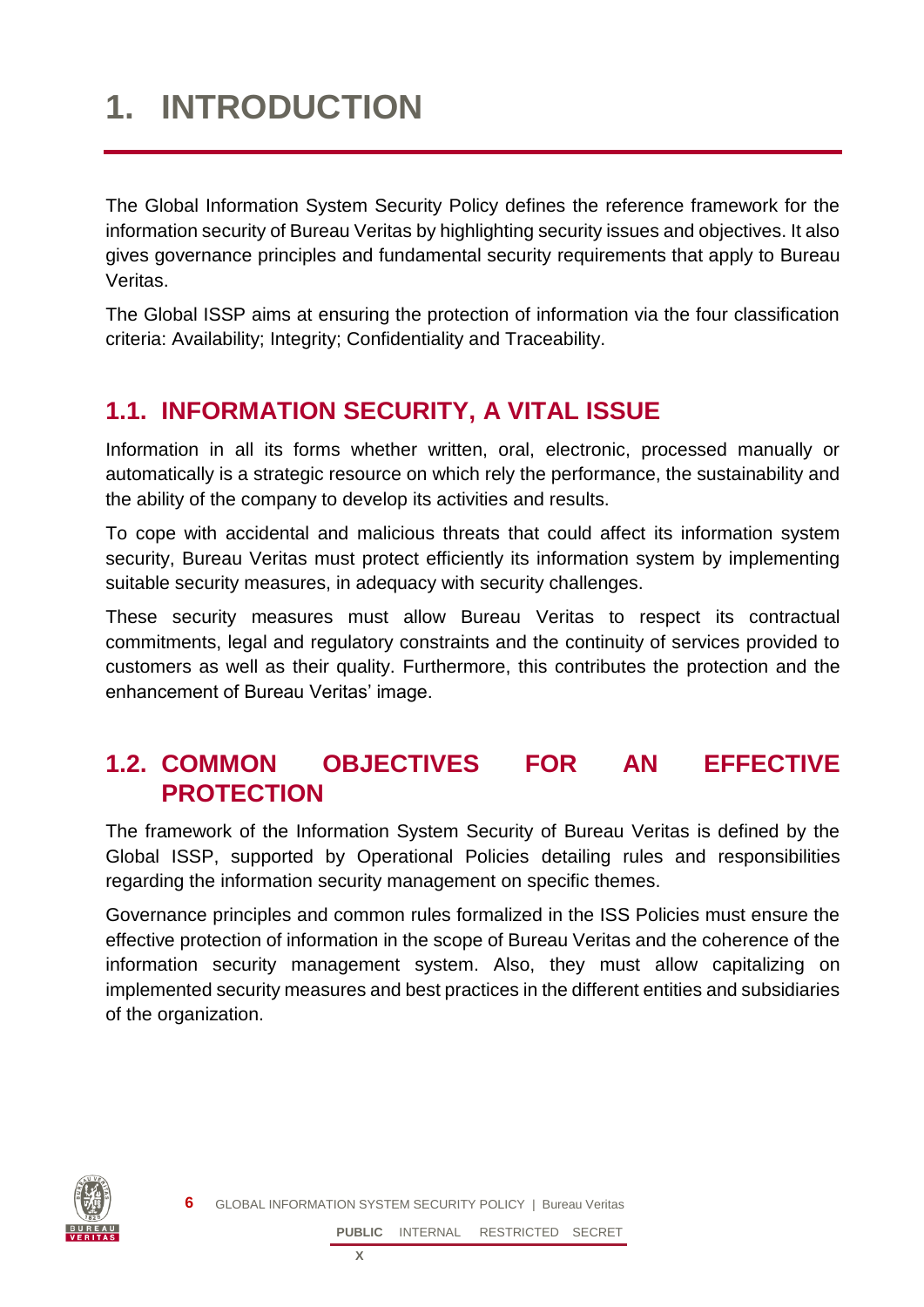#### **1.2.1. ORGANIZATIONAL PERIMETER**

<span id="page-6-0"></span>The Global ISSP must be applied to all entities and subsidiaries of Bureau Veritas group worldwide.

ISS Policies must also have an impact on Suppliers. These policies must define fundamental security principles applying to services contracted by Bureau Veritas with Suppliers.

Some subsidiaries or entities of Bureau Veritas may be subject to dedicated and specific security policies due to their activity, the country in which they are located (e.g. local legal constraints), Customer or Suppliers' contractual requirements.

#### <span id="page-6-1"></span>**1.2.2. FUNCTIONAL PERIMETER**

All resources supporting Bureau Veritas information are included in the Information Security Management System as well as all the ways meant to create, acquire, process, store, distribute or destroy this information on or using:

- **■** Users' equipment (e.g. desktop and laptop computers, smartphones, tablets);
- **•** Operational resources (e.g. servers, printers, telecommunication devices);
- **•** Software (e.g. operating software, databases);
- Paper support;
- **EXECUTE:** Human and organizational resources.

#### <span id="page-6-2"></span>**1.2.3. TECHNICAL PERIMETER**

ISS Policies must be implemented by Bureau Veritas group and all its entities and subsidiaries. They aim to ensure the applicability regardless of the technical context by not giving details on technologies to implement but only the functional and organizational requirements.

#### <span id="page-6-3"></span>**1.2.4. APPROACH**

Besides industry's best practices, ISS policies must take into account the following:

- **·** Information risk management: the rules set forth in each policy must be constructed to manage and reduce risks that have a significant impact on business operations and threatening the confidentiality, integrity, availability and traceability of information;
- **•** Compliance: the security rules must enforce assessing compliance requirements with regulation, contractual terms, industry standards, as well as implementing adequate measures to comply;

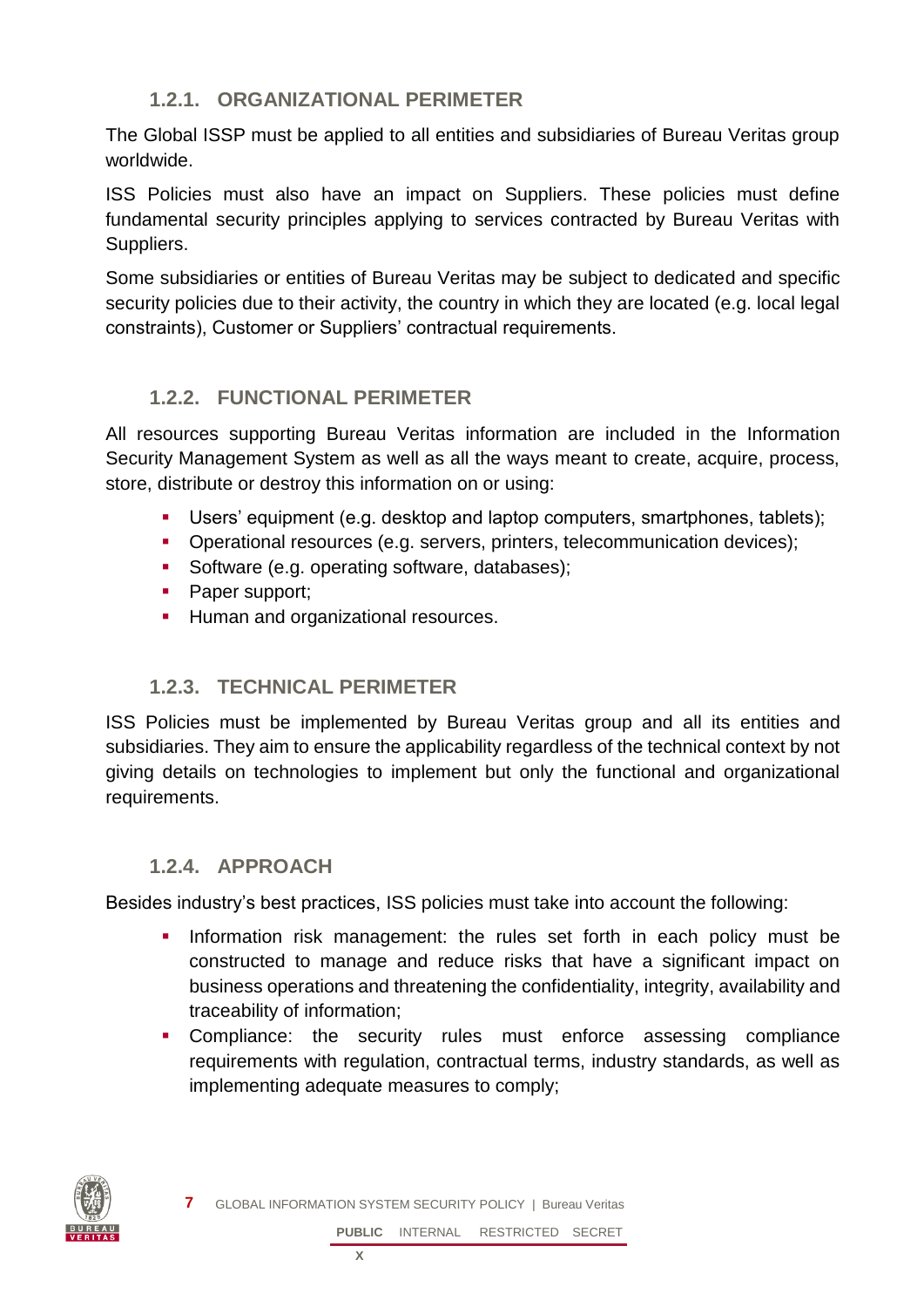**·** Business objectives: ISS policies, as well as supporting governance must cooperate and coordinate with business to align security strategy with Bureau Veritas objectives and strategy: resilience and data protection.



**8** GLOBAL INFORMATION SYSTEM SECURITY POLICY | Bureau Veritas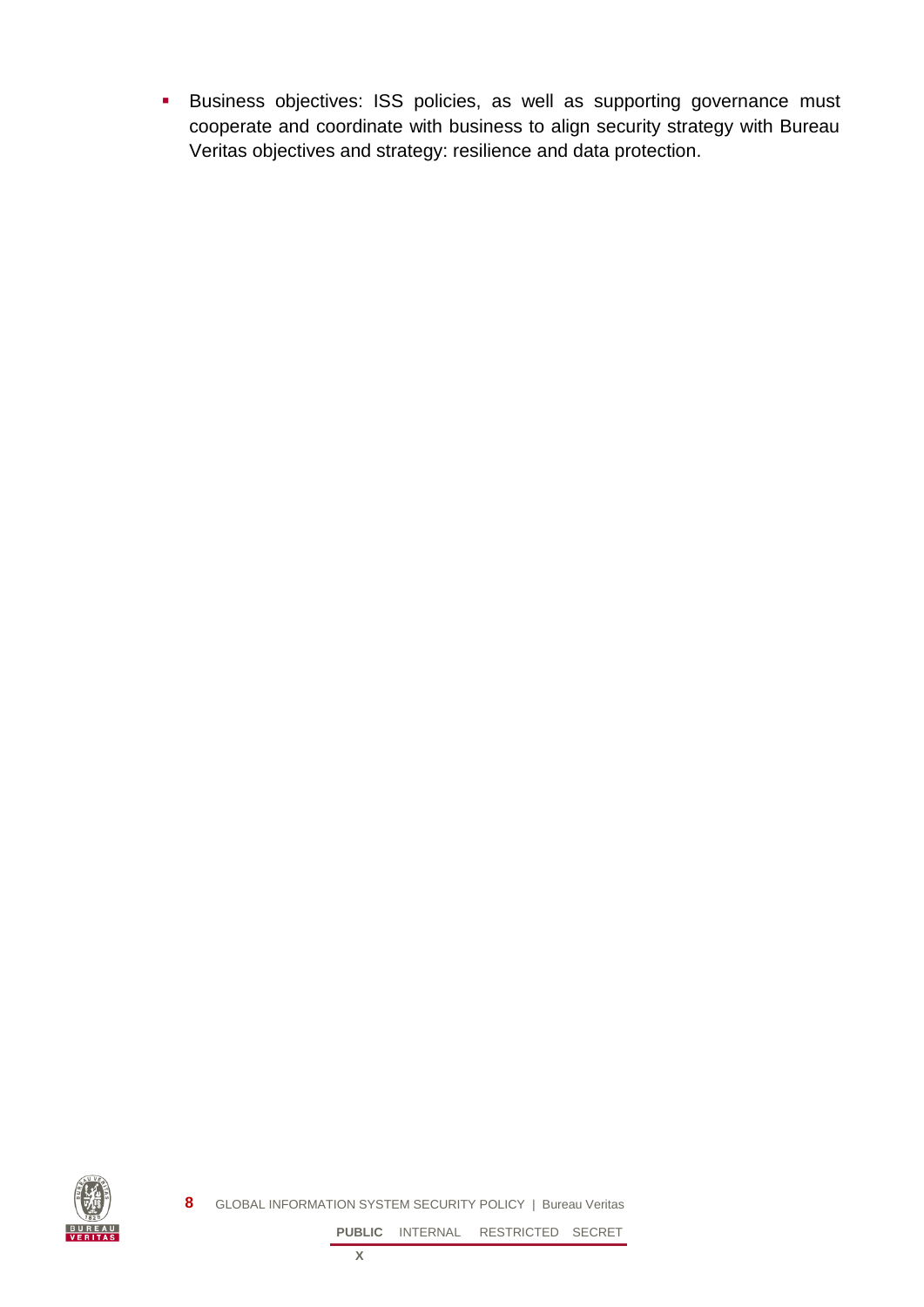## <span id="page-8-0"></span>**2. ISS DOCUMENTATION**

### <span id="page-8-1"></span>**2.1. STRUCTURE OF THE INFORMATION SYSTEM SECURITY DOCUMENTATION**

The information security documentation of Bureau Veritas is formalized as a three levels documentary repository:

- **The Global ISSP** (current document): reference document, establishing challenges, governance principles and fundamental principles of information security for all the Bureau Veritas group, in line with ISO 27001;
- **Operational Policies**: define information security rules by theme applying to Bureau Veritas. Temporary derogations may be granted to entities or subsidiaries if the compliance cannot be ensured. They are validated by the Global CISO of Bureau Veritas;
- **Guides, standards and procedures**: operational documents, supporting activities, compliant with requirements defined in Operational Policies' rules. These documents can be defined at the group level or locally.



Figure 1 – Documentary repository and responsibilities



**9** GLOBAL INFORMATION SYSTEM SECURITY POLICY | Bureau Veritas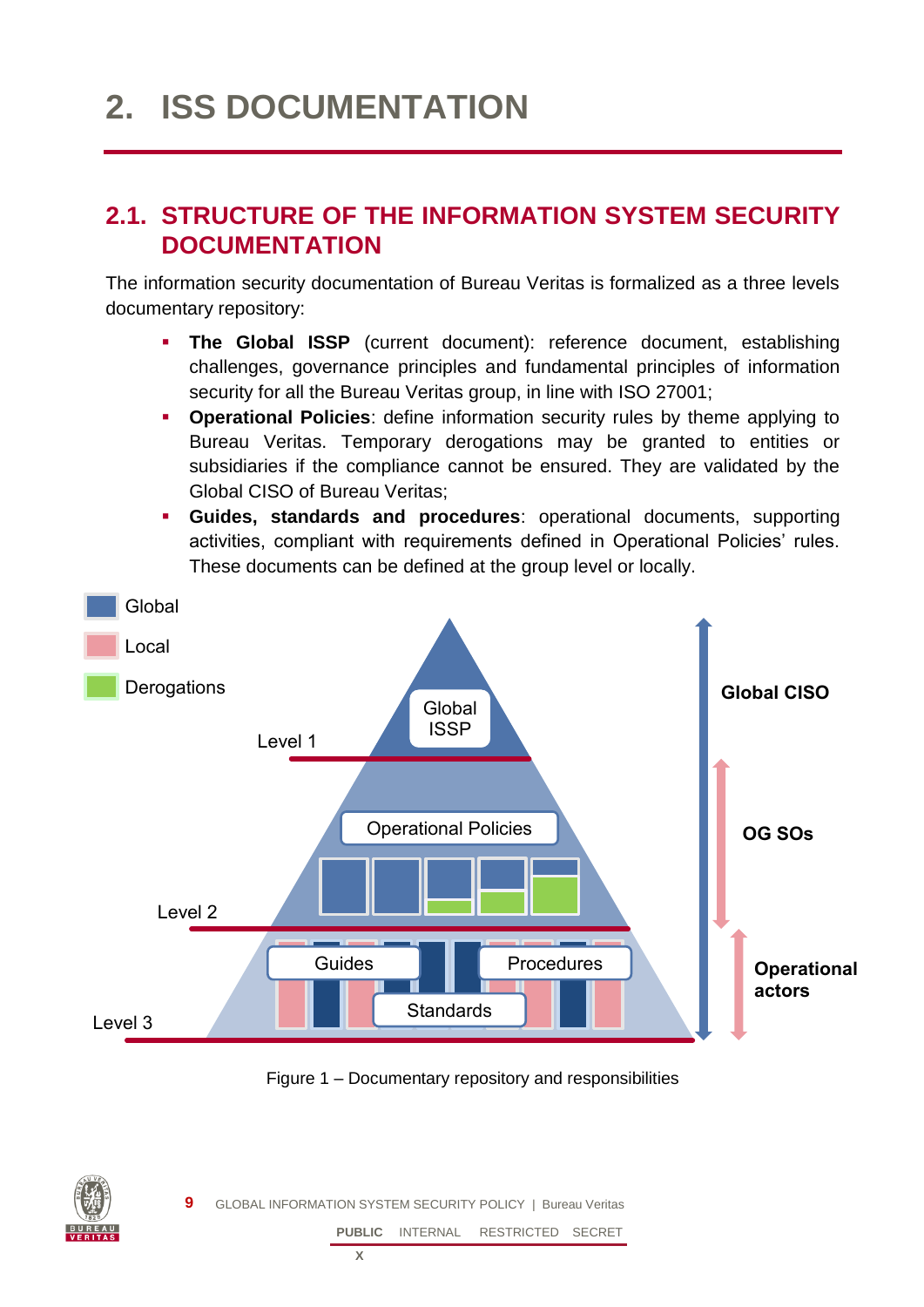## <span id="page-9-1"></span><span id="page-9-0"></span>**2.2. IMPLEMENTATION OF THE SECURITY POLICY**

#### **2.2.1. LIFECYCLE**

In order to ensure the efficiency and sustainability of ISS Policies over time and their adequacy with Bureau Veritas' security requirements, ISS Policies must be subject to a continuous improvement.

This process of continuous improvement must be cyclical, based on the Plan-Do-Check-Act principle (PDCA):

- **Definition and planning (Plan)**: the Global CISO establishes an action plan including: ISS Policies to update, the needed improvements and the communication phase;
- **· Implementation (Do)**: the action plan defined in the previous phase is implemented. Improvements are applied to corresponding ISS Policies; updated policies are communicated to relevant people for feedbacks and validation.
- **Control and monitoring (Check)**: this phase allows identifying impacts on operational activities. Application of the ISS policies is controlled.
- **Maintenance and enhancement (Act)**: Security officers and other stakeholders (e.g. security correspondents) identify the GAPs and inform the Global CISO. Feedback is analyzed to identify needed improvements and feed the coming Plan phase.



Figure 2 - Continuous improvement lifecycle



**10** GLOBAL INFORMATION SYSTEM SECURITY POLICY | Bureau Veritas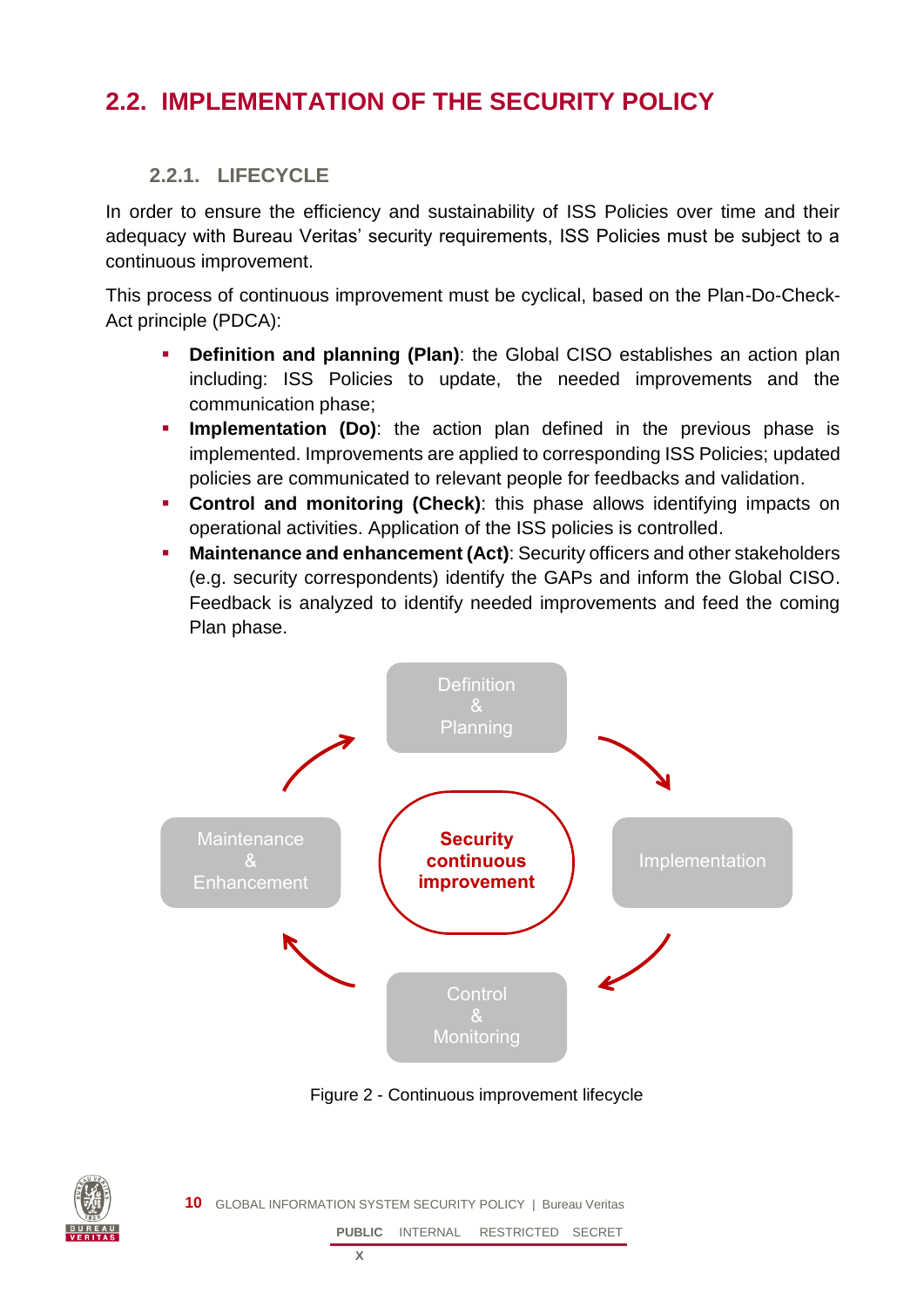The Global ISSP and Operational policies must be reviewed at least once a year. Requests for updates, arising from internal needs or external factors, are centralized and validated by the Global CISO. The updated ISS Policies are submitted for validation to the Executive Management of Bureau Veritas.

The entire lifecycle of ISS Policies must be included in the Information Security Management System (ISMS), ensuring their implementation. The various elements of the ISMS must be formalized and documented in order to ensure the traceability of its operations.

#### <span id="page-10-0"></span>**2.2.2. APPLICABILITY**

The ISS Policies must be implemented and enforceable.

<span id="page-10-1"></span>Non-compliances with the ISS Policies must be subject to formal corrective action plans with a defined completion schedule or derogations.

#### **2.2.3. PUBLISHING**

The Global Information System Security Policy must be published publicly on the company's website in order to clearly showcase Bureau Veritas commitment to protect its information as well as customers' information.

Operational policies on the other hand are published internally. They must be accessible only for all Bureau Veritas employees.

Every updates to the policies must be followed by a communication to relevant stakeholders to inform them of the new changes.

#### **2.2.4. PROCEDURES FOR HANDLING EXEMPTIONS AND EXCEPTIONS**

All components of Bureau Veritas Information System are expected to comply with the ISS policies and standards. Nonetheless, in various cases, compliance with some rules cannot be achieved for various reasons. The derogation procedure for managing, documenting and monitoring these exemptions and exceptions must be formalized and implemented.

Derogation requests must be reviewed and approved by the Global CISO, compliance team or OG/SO of the requesting entity.

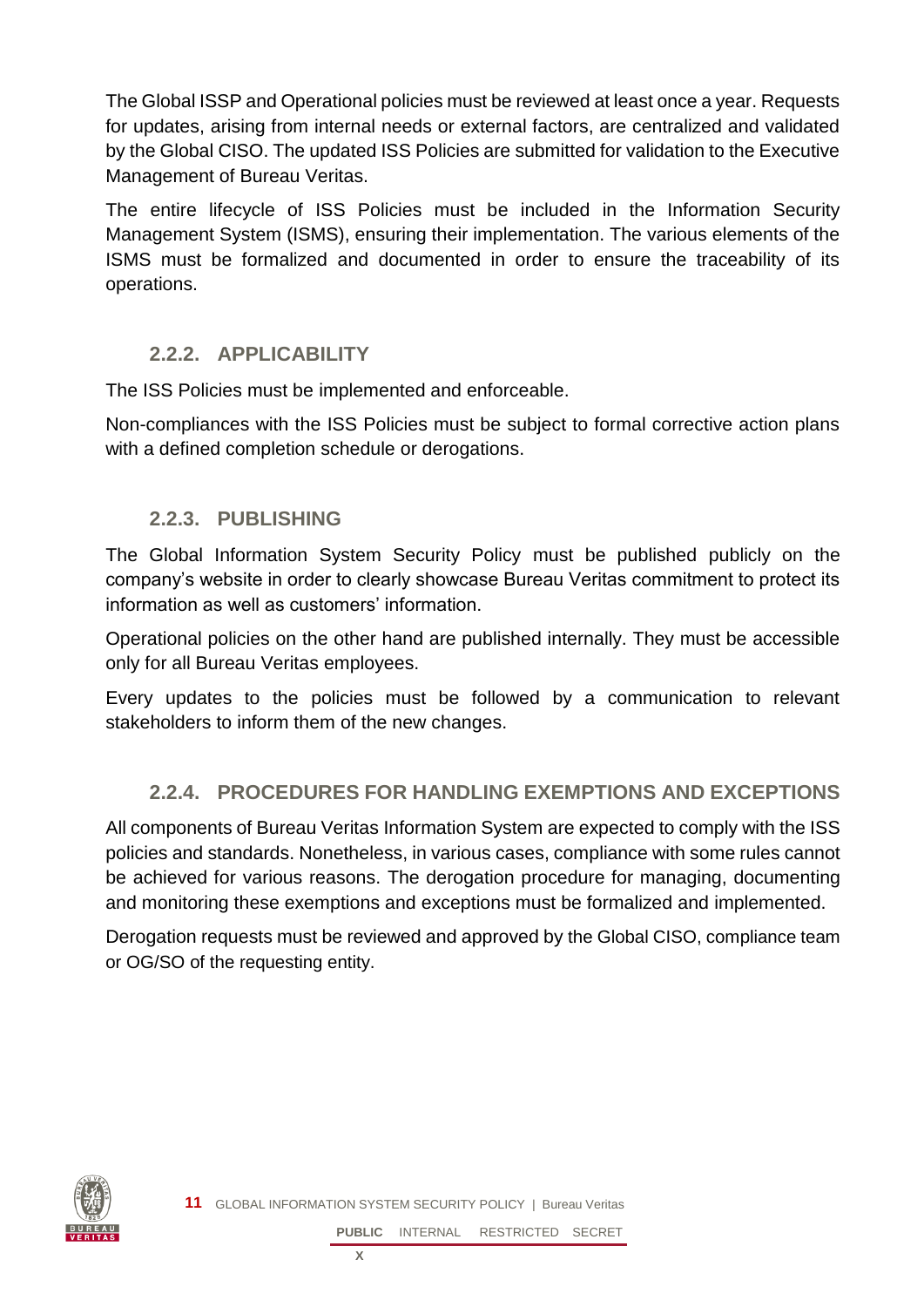## <span id="page-11-0"></span>**3. GOVERNANCE OF THE INFORMATION SYSTEM SECURITY**

## <span id="page-11-1"></span>**3.1. OVERVIEW OF THE GOVERNANCE**

The governance of the information system security aims at defining the structure of the information security stream of Bureau Veritas as well as roles and responsibilities of all relevant people composing this structure (Global CISO, OG SOs, Information Security Team, etc.).

Through this governance, the goal is to frame the activity of the information system security stream of Bureau Veritas, by defining relevant processes, animating the stream and providing the needed material (ISS Policies, training and awareness supports, guides).

The governance also includes any relevant role for the animation of the information system security within business activities, control functions, project ownership and management.



Figure 3 - Organization of the ISS governance of Bureau Veritas



**12** GLOBAL INFORMATION SYSTEM SECURITY POLICY | Bureau Veritas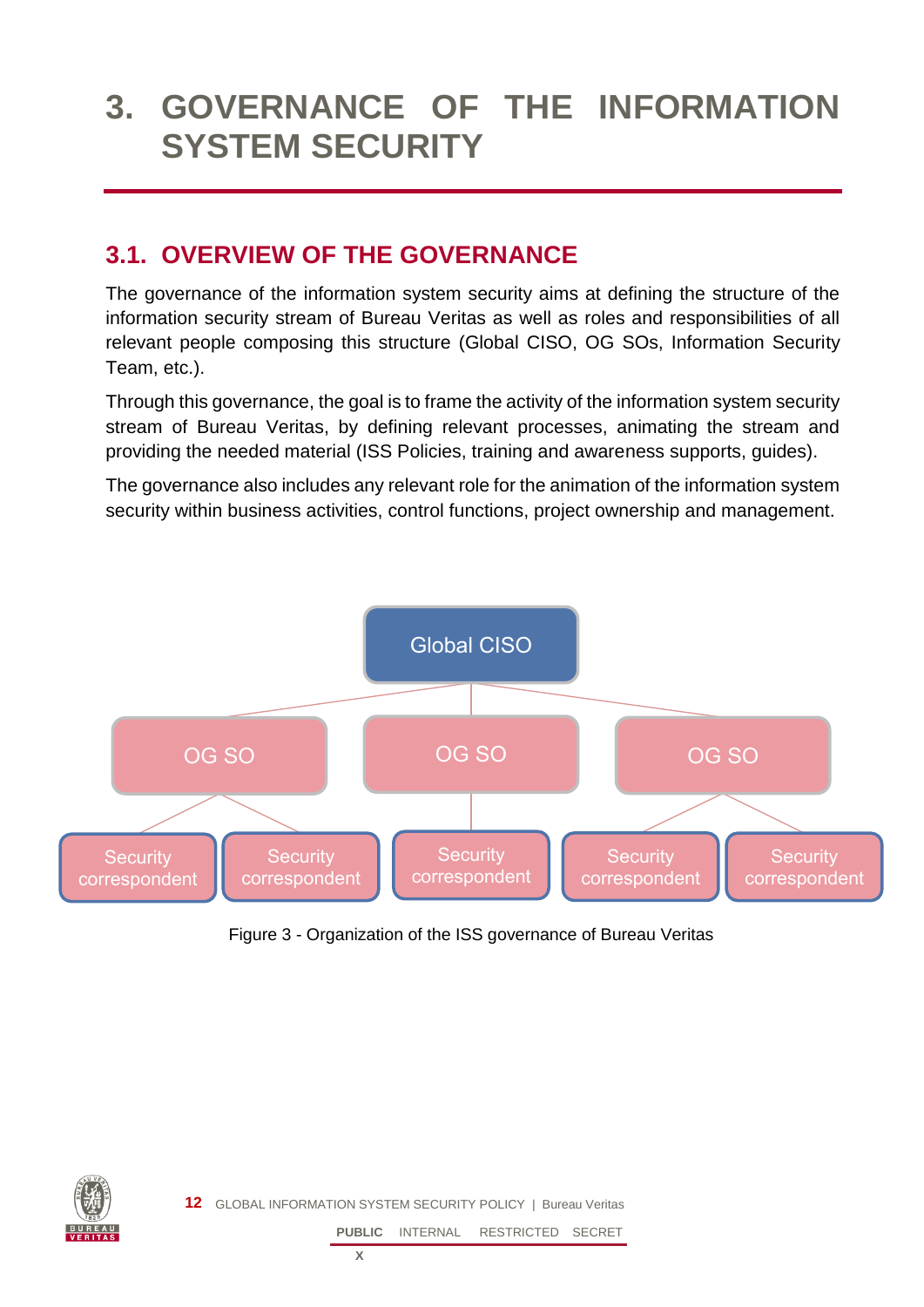## <span id="page-12-0"></span>**3.2. THE GLOBAL CHIEF INFORMATION SECURITY OFFICER (GLOBAL CISO) OF BUREAU VERITAS**

#### <span id="page-12-1"></span>**3.2.1. PRESENTATION OF THE GLOBAL CISO**

The Global CISO of Bureau Veritas is the guarantor of the security and the continuity of the information system of Bureau Veritas group, its entities and its subsidiaries. As such, he is in charge of the Information Security Management System of Bureau Veritas.

<span id="page-12-2"></span>The Global CISO carries out his duties within Bureau Veritas and alongside Suppliers, Customers and external third-parties (e.g. government entities, certification bodies).

#### **3.2.2. ASSIGNMENTS OF THE GLOBAL CISO**

The Global CISO of Bureau Veritas is in charge of the Information Security Management System of the organization and its maintenance in operational conditions. As part of this duty, his missions are:

- Formalize, coordinate and maintain in operational conditions the organization of the information system security stream of Bureau Veritas;
- **•** Define training and awareness campaigns;
- Approve the appointment of OG SOs;
- **•** Produce global security dashboards, centralize indicators from OG SOs and perform global analysis of information system security performance;
- **•** Develop and update ISS Policies;
- **Get Executive Management approval for ISS Policies;**
- **Enforce and accompany ISS Policies implementation within the Bureau Veritas** group, its entities and subsidiaries;
- **Monitor the compliance with the ISS Policies within the Bureau Veritas group;**
- Handle derogations to ISS Policies with a global scope or a critical impact;
- **Plan and oversee audits on the information system for security purposes and** follow the corrective action plan built with audits' recommendations;
- **•** Approve, advise and monitor local information security audits with the OG SO;
- **Participate to Change Advisory Boards (CAB), in particular for changes with a** critical or a large impact on the Bureau Veritas information system;
- **■** Monitor the implementation and the maintenance in operational conditions of the security incident management process of Bureau Veritas and its regular testing, in particular for ensuring the efficiency of the crisis management plan and the crisis unit;
- Monitor the implementation and the maintenance in operational conditions of the Business Continuity Plan of Bureau Veritas and its regular testing.

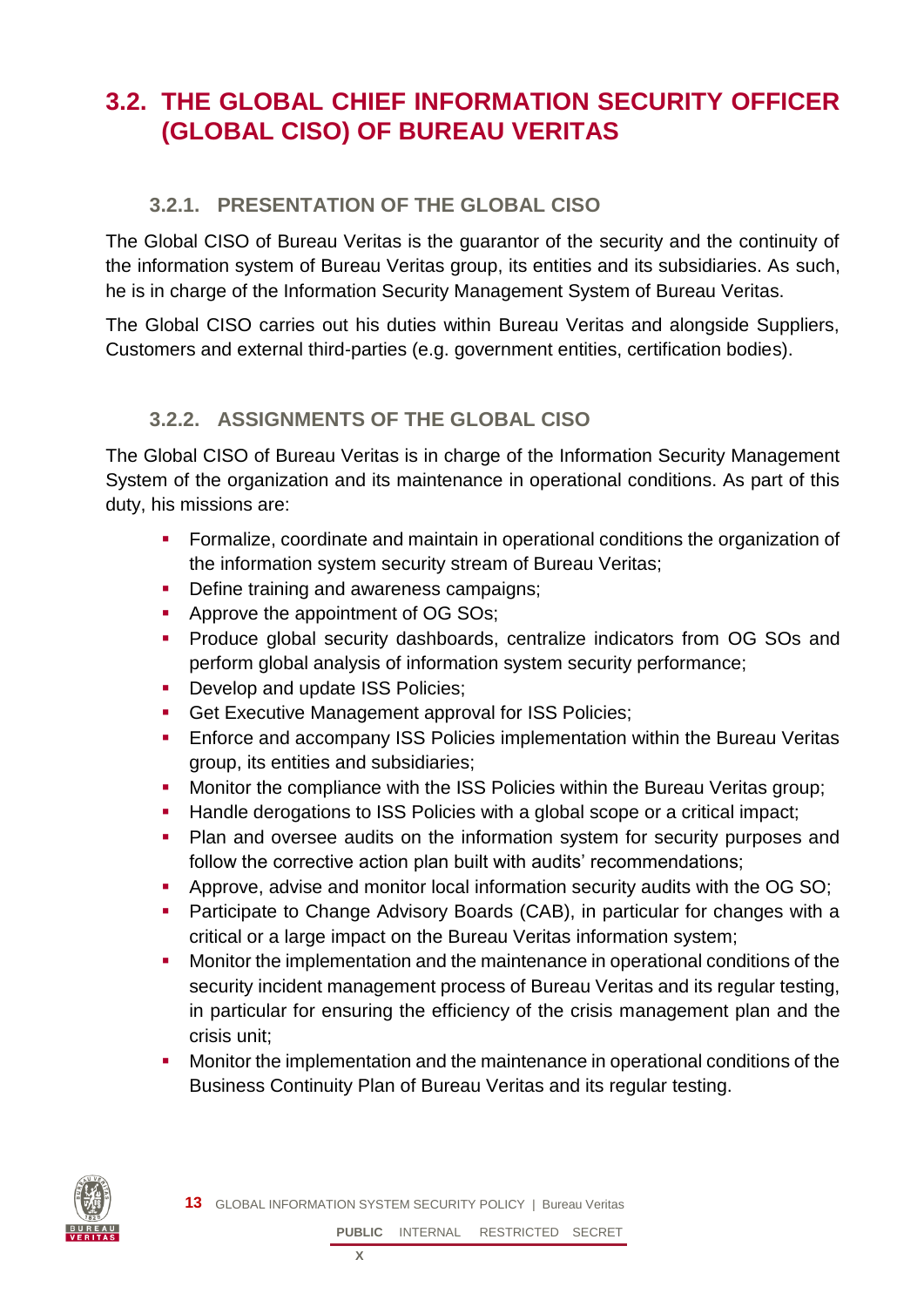## <span id="page-13-0"></span>**3.3. OPERATIONAL GROUP SECURITY OFFICERS (OG SO) OF BUREAU VERITAS**

#### <span id="page-13-1"></span>**3.3.1. PRESENTATION OF THE OG SO**

OG Security Officers are the guarantors of the security and the continuity of the information system of Bureau Veritas at OG level. They are appointed at OG level and will be trusted partners for the central team.

Their main duties are the execution and supervision of the information security activities on their scope within businesses and technical teams, but also to ensure the implementation of global initiatives on their respective scope, especially the application of policies and compliance frameworks.

#### <span id="page-13-2"></span>**3.3.2. ASSIGNMENTS OF OG SO**

OG Security Officers of Bureau Veritas are in charge of the implementation of Information Security Management System and its maintenance in operational conditions within their respective scope. As part of their duty, their missions are:

- Report important information to the Global CISO:
- **Enforce the implementation of ISS Policies;**
- **EXECUTE:** Handle derogations to ISS Policies on their scope;
- **Ensure that good security practices are followed;**
- **Define dedicated training and awareness campaigns;**
- **•** Produce local security dashboards, analyze security indicators and send them to the Global CISO;
- Coordinate local security actions;
- Contribute, with businesses and IT/IS Departments, to the transcription of Operational Policies into technical procedures (e.g. installation, operation, event handling), guides and standards;
- **EXT** Approve, advise and monitor local information security audits with the Global CISO;
- **Participate to Change Advisory Boards (CAB) for changes on the information** system impacting their scope;
- **Ensure the maintenance in operational conditions of the security incident** management process on their scope;
- **Ensure the maintenance in operational conditions of the Business Continuity** Plan on their scope.

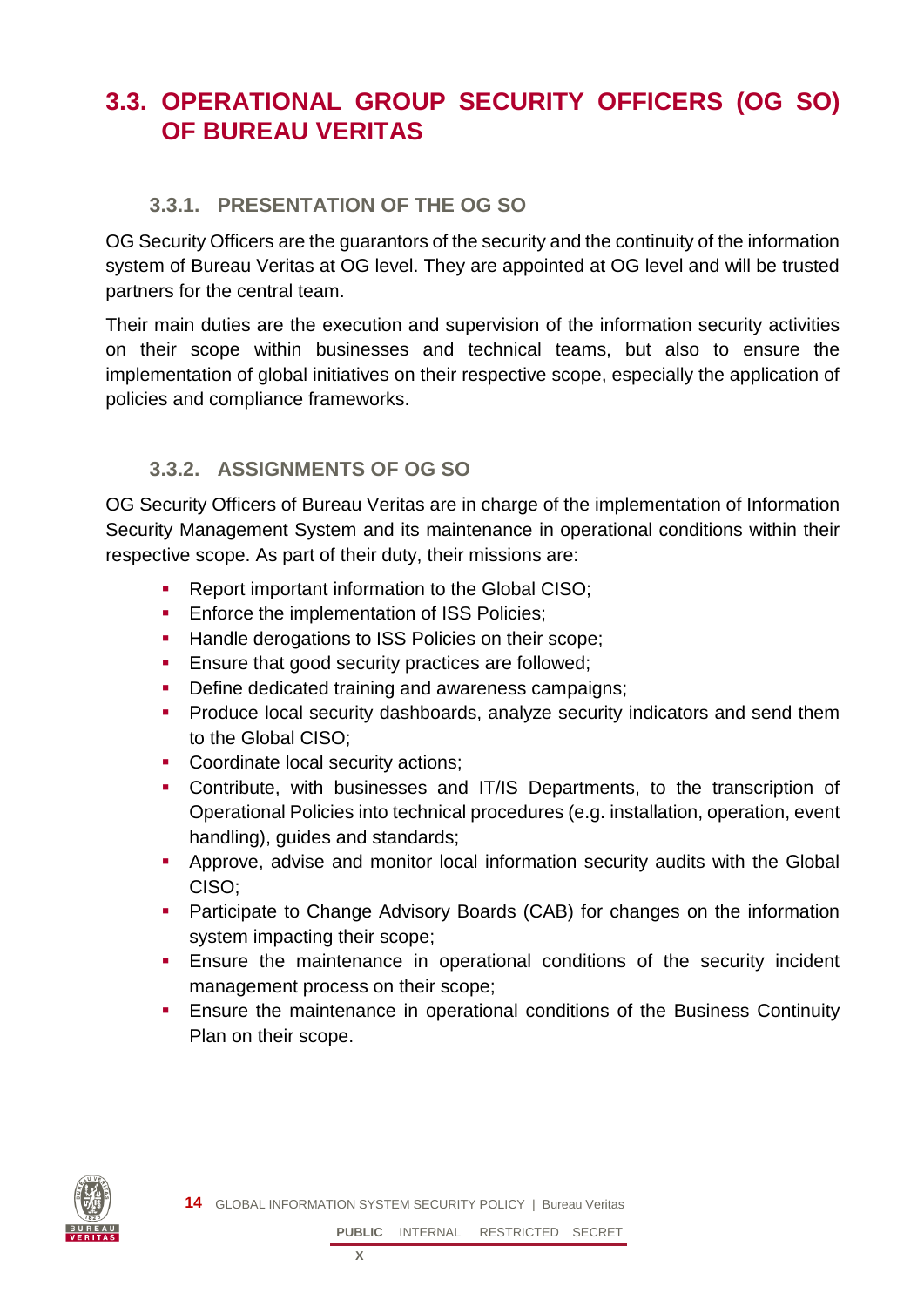## <span id="page-14-0"></span>**3.4. LOCAL SECURITY CORRESPONDENTS**

In addition to the Global CISO and OG SOs described above, the information security organization involves local security correspondents.

OG Security Officers identify and supervise Local security correspondents within entities, subsidiaries, departments, businesses, and wherever necessary. Local Security correspondents assist the OG SOs in their missions, implement information security on their scope or develop projects based on specific security needs.